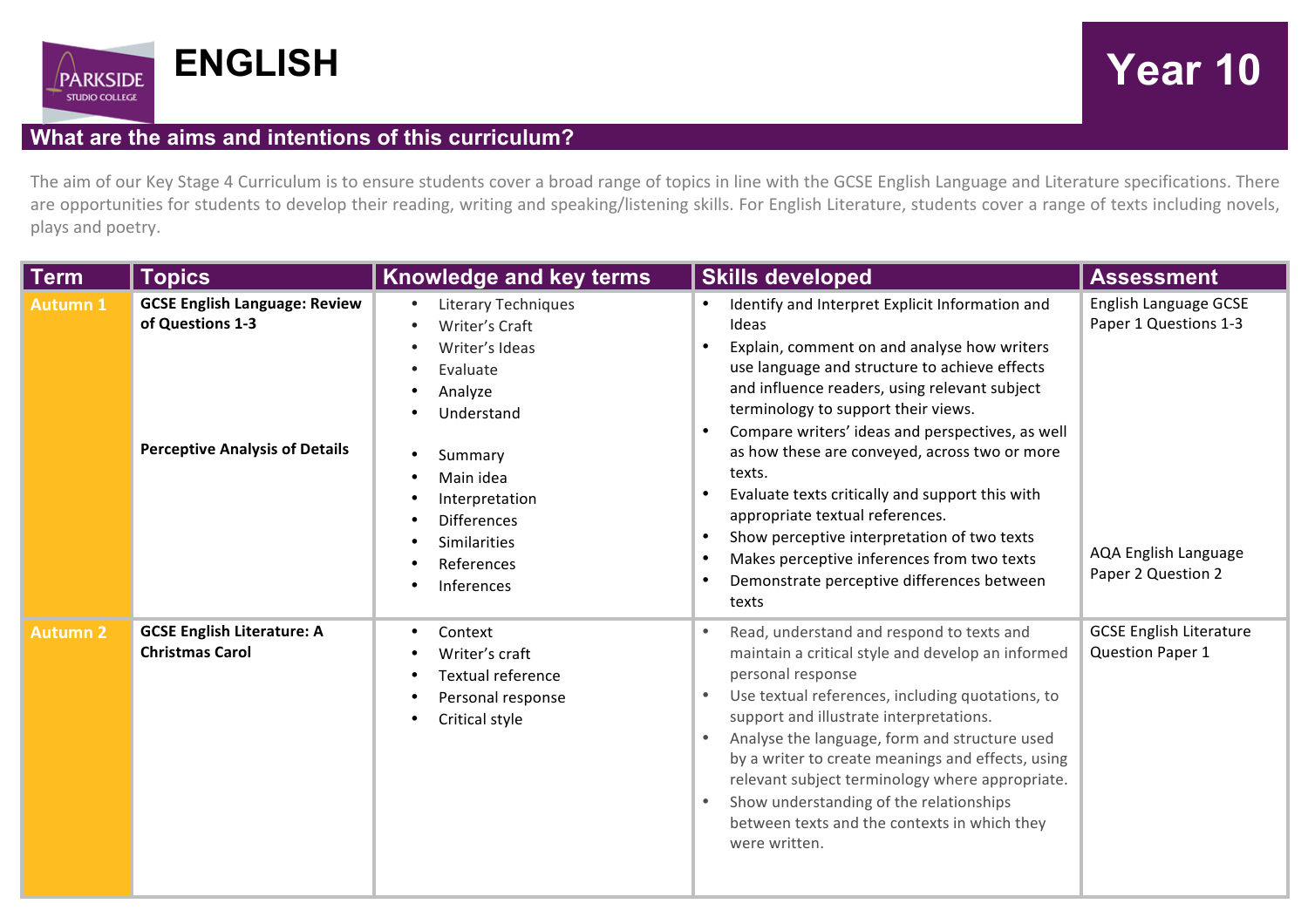| <b>Spring 1</b> | <b>GCSE English Language:</b><br><b>Writer's Viewpoints and</b><br>perspectives                                       | Point of view<br><b>Textual Detail</b><br>Comparison<br>Evaluate<br>Critical<br>Interpret<br>Writer's Method<br>Moral<br>Socialism<br>Capitalism<br>Stage directions<br>Dramatic irony<br>Gender Inequality<br>Labour market<br>Responsibility<br>Class division | Identify and Interpret Explicit Information and<br>Ideas<br>Compare writers' ideas and perspectives, as well<br>$\bullet$<br>as how these are conveyed, across two or more<br>texts.<br>Reading two linked sources to consider how each<br>presents a viewpoint.<br>Sharing perspective on the views that has been<br>introduced in section A.<br>Evaluate texts critically and support this with<br>appropriate textual references.                                                                                                          | Paper 1 Question 4 and<br>Paper 2 Question 4<br>Paper 2 Question 2        |
|-----------------|-----------------------------------------------------------------------------------------------------------------------|------------------------------------------------------------------------------------------------------------------------------------------------------------------------------------------------------------------------------------------------------------------|-----------------------------------------------------------------------------------------------------------------------------------------------------------------------------------------------------------------------------------------------------------------------------------------------------------------------------------------------------------------------------------------------------------------------------------------------------------------------------------------------------------------------------------------------|---------------------------------------------------------------------------|
| <b>Spring 2</b> | <b>GCSE English Literature:</b><br>An Inspector Calls                                                                 | Context<br>Writer's craft<br>Writer's methods<br>Textual reference<br>Personal response<br>Critical style                                                                                                                                                        | Read, understand and respond to texts and<br>$\bullet$<br>maintain a critical style and develop an informed<br>personal response<br>Apply textual references, including quotations, to<br>$\bullet$<br>support and illustrate interpretations.<br>Analyse the language, form and structure used<br>$\bullet$<br>by a writer to create meanings and effects, using<br>relevant subject terminology where appropriate.<br>Show understanding of the relationships<br>$\bullet$<br>between texts and the contexts in which they<br>were written. | AQA English Literature An<br><b>Inspector Calls Character</b><br>Question |
| <b>Summer 1</b> | <b>Writing for Various Purposes</b><br>Explain/Inform<br><b>Argue</b><br>Persuade<br><b>Instruct</b><br><b>Advise</b> | Content<br>٠<br>Organization<br><b>Technical Accuracy</b><br>Punctuation<br>Sentence Forms<br>Point of View<br>Vocabulary<br><b>Linguistic Devices</b><br>Register                                                                                               | Produce clear and coherent texts<br>Write effectively for different purposes and<br>audiences<br>Select vocabulary, grammar, form, and<br>structural features to reflect audience,<br>purpose and context;<br>Use information provided by others to write<br>in different forms;<br>writing for impact: selecting, organizing and<br>emphasizing facts and ideas<br>Using evidence to support views                                                                                                                                           | AQA English Language<br>Paper 2 Q5                                        |